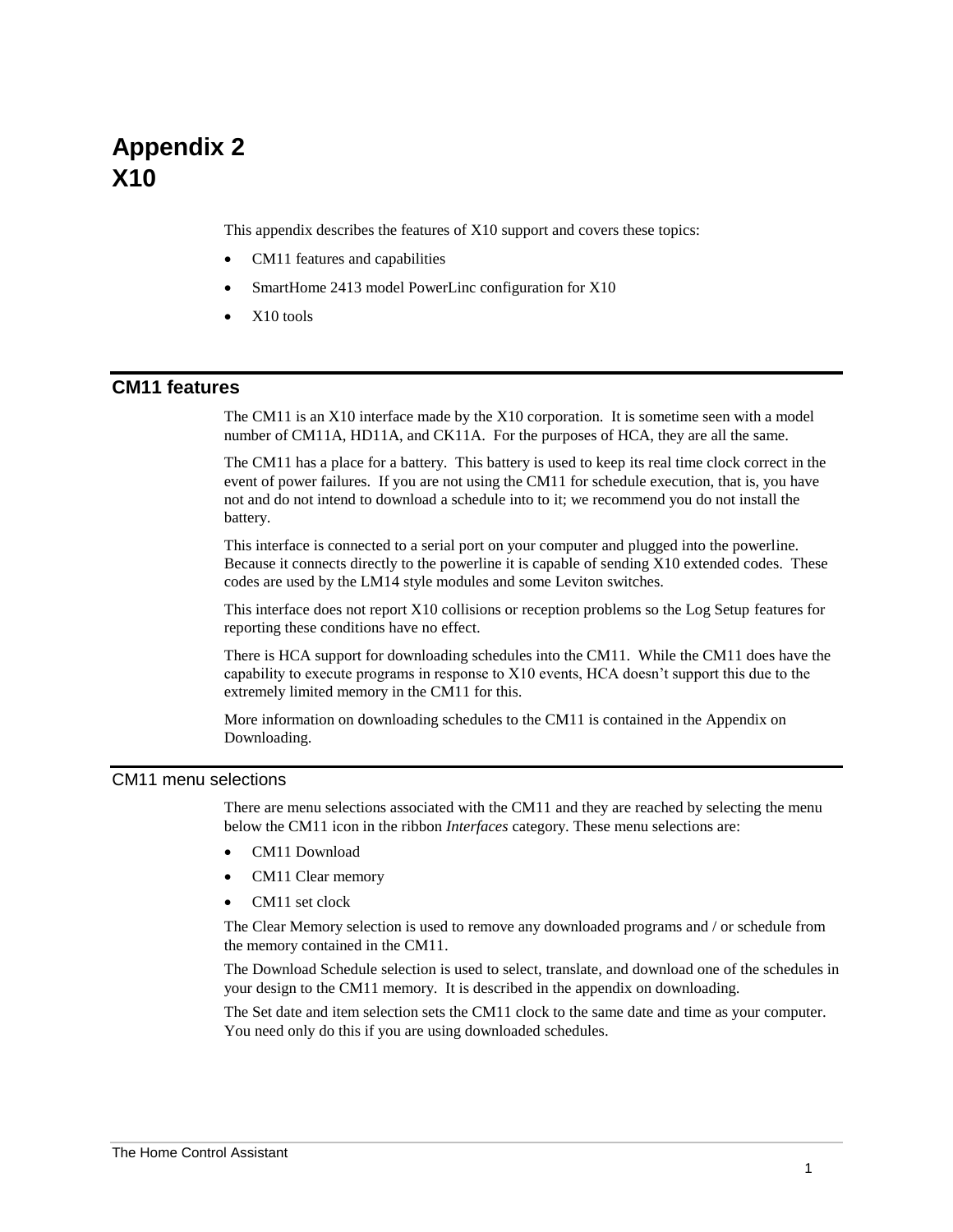# **SmartHome 2413 model PowerLinc**

The SmartHome 2413 PowerLinc models 2413U and 2413S can send and receive X10 commands. As it can also send and receive Insteon signals, you can have a mix of older X10 and newer Insteon devices in your installation.

To configure the 2413 for X10 support, on the hardware setup tab of HCA Options, press the Configure button in the PowerLinc setup.

| SmartHome Insteon Modem - USB (2412U/2413U)<br>Configure<br>Comm 5<br>Connect<br>Insteon |   |
|------------------------------------------------------------------------------------------|---|
| Configuration for: Insteon(5)                                                            | x |
| Which of these protocols should be used with this interface?                             |   |
| V Insteon                                                                                |   |
| $\nu$ X10                                                                                |   |
|                                                                                          |   |
| OK<br>Cancel                                                                             |   |

## **The X10 House and Unit Code Inventory**

You need to think carefully before setting the house codes and unit codes for modules in your home, because the way you assign codes can make it harder or easier to work with your design. It is smart to assign the same house code to items in the same room, or with similar functions (such as outdoor lights), and easier to control your home if you choose sequential numbers for devices that are located or used together. The logical codes and sequential listings are easier to remember, and easier to control.

Keeping track of all your devices, groups, and programs can be a daunting task. You could walk around and check each device and its codes, writing each on a master list, or you could use the device, program, and group properties dialogs to construct a list of all house and unit codes.

However, HCA makes it easy, and does this for you. The House Code and Unit Code Inventory is a fast and efficient way to check the codes that you have used in your home design. It shows you which device, group, or program you have assigned each code to. It also gives you a way to change the codes as you review them.

There are several reasons that this tool can be a helpful for you.

- You may find that after installing new devices in your home for the first time, your choices need to be changed—perhaps more than once.
- If you later add a new device to your home, it is important that you don't choose settings that conflict with another module.

The inventory dialog provides easy access to all the codes. To open this tool, select *Unit Code Inventory* from the *X10 Tools* button menu in the *Protocols* category.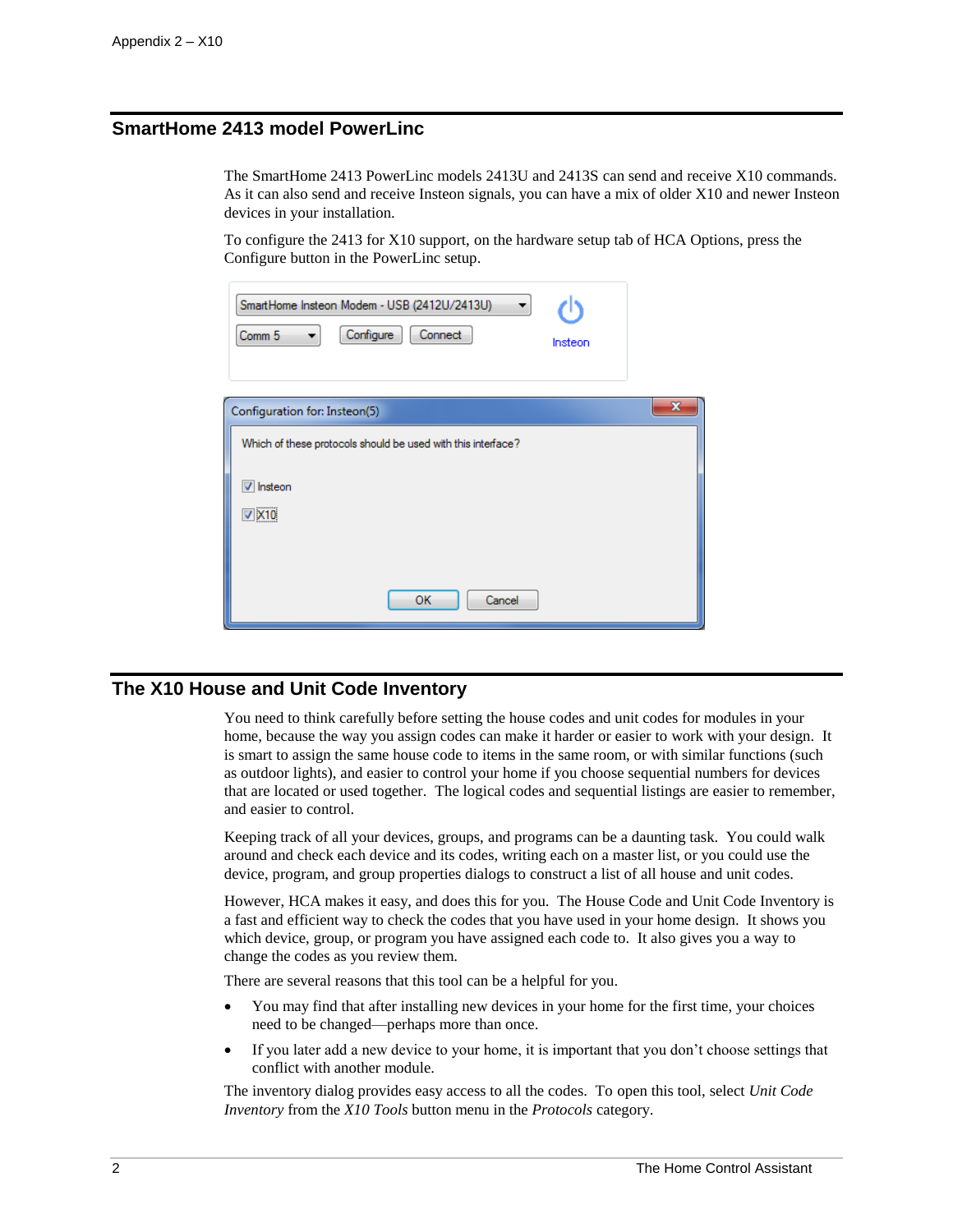

Since there are many ways that a House and Unit code can be used in your design, the Inventory displays not on the name of the item but how it is used. The possibilities are:

- Device primary address. This is what is assigned to the device on the X10 address tab.
- Device trigger. A device retransmission trigger.
- Program trigger. An X10 trigger for a program.
- Group trigger. A retransmission trigger for a group.
- Device scene. The X10 address of a scene stored in a device.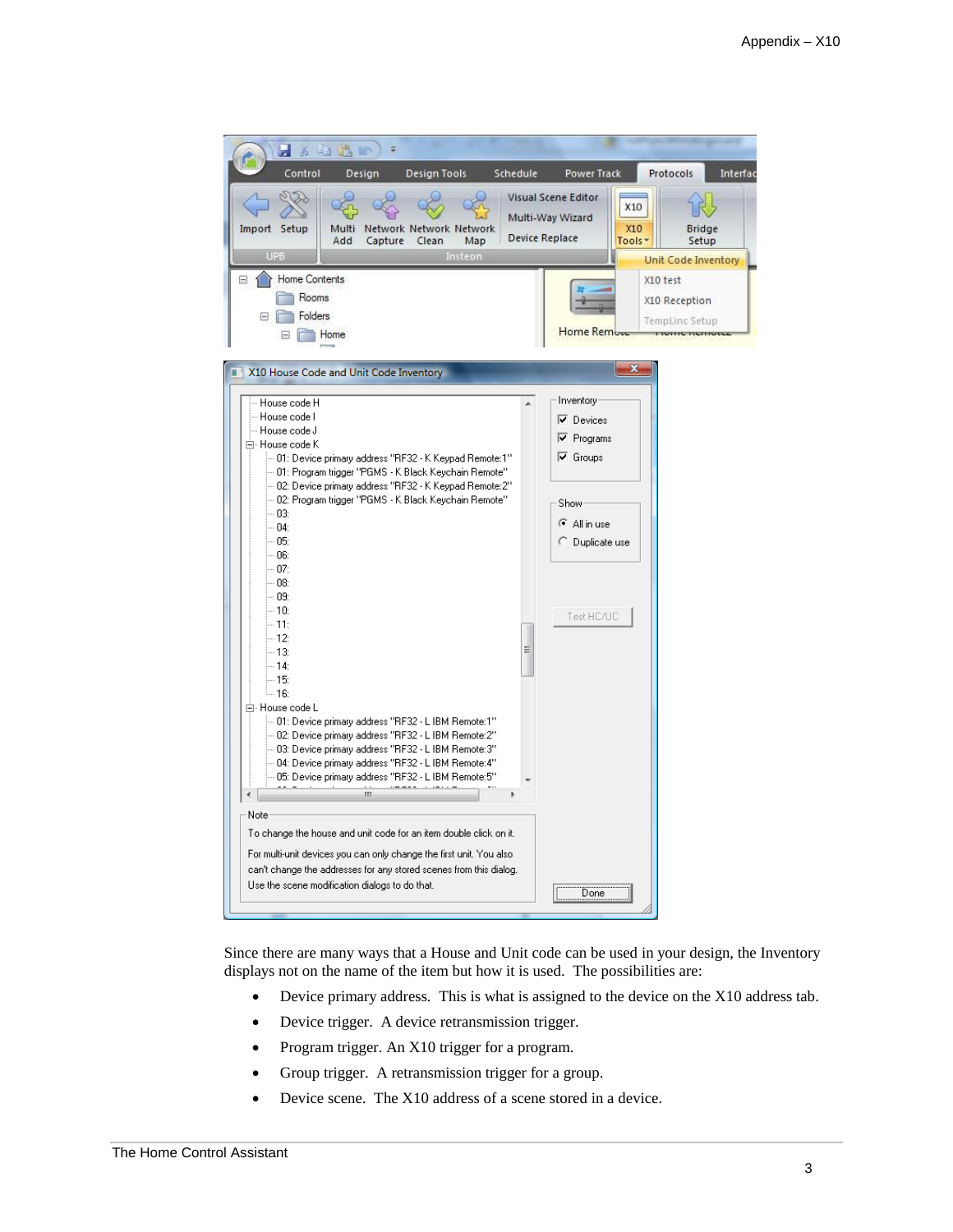In the case of a multi-unit device, the name is suffixed with a colon and the unit number.

## Viewing settings

The **display area** on the left of the dialog box lists each of the 16 house codes. Each house code that you have already used is marked with a minus sign (-) indicating that it has unit codes already assigned.

Beneath each house code, you will see its 16 unit codes. Each unit code that is used by a device, program, or group in your design, shows the name of the item it is assigned to.

You can expand or contract the house codes to hide or view the assigned unit codes.

On the right side of the dialog box are some useful controls:

- The Inventory checkboxes allow you to only show those types of items that are checked off.
- The show checkboxes allow you to show all house and unit code assignments or just ones that are assigned to more than one item. This may show you a problem in your design.
- A Test button sends an ON then and OFF command to the house and unit code selected. This may help you determine if you have the correct house and unit code selected in the module or switch. You do this by using the Test button and seeing if the light or appliance goes on.
- A Done button that closes the dialog box.

#### Changing settings

The House Code and Unit Code Inventory dialog box not only displays X10 settings for devices, programs, and groups, but also lets you change them.

#### **To change a setting**

1. Select the object in the tree and double-click the left mouse button.

The New X10 Settings dialog box appears.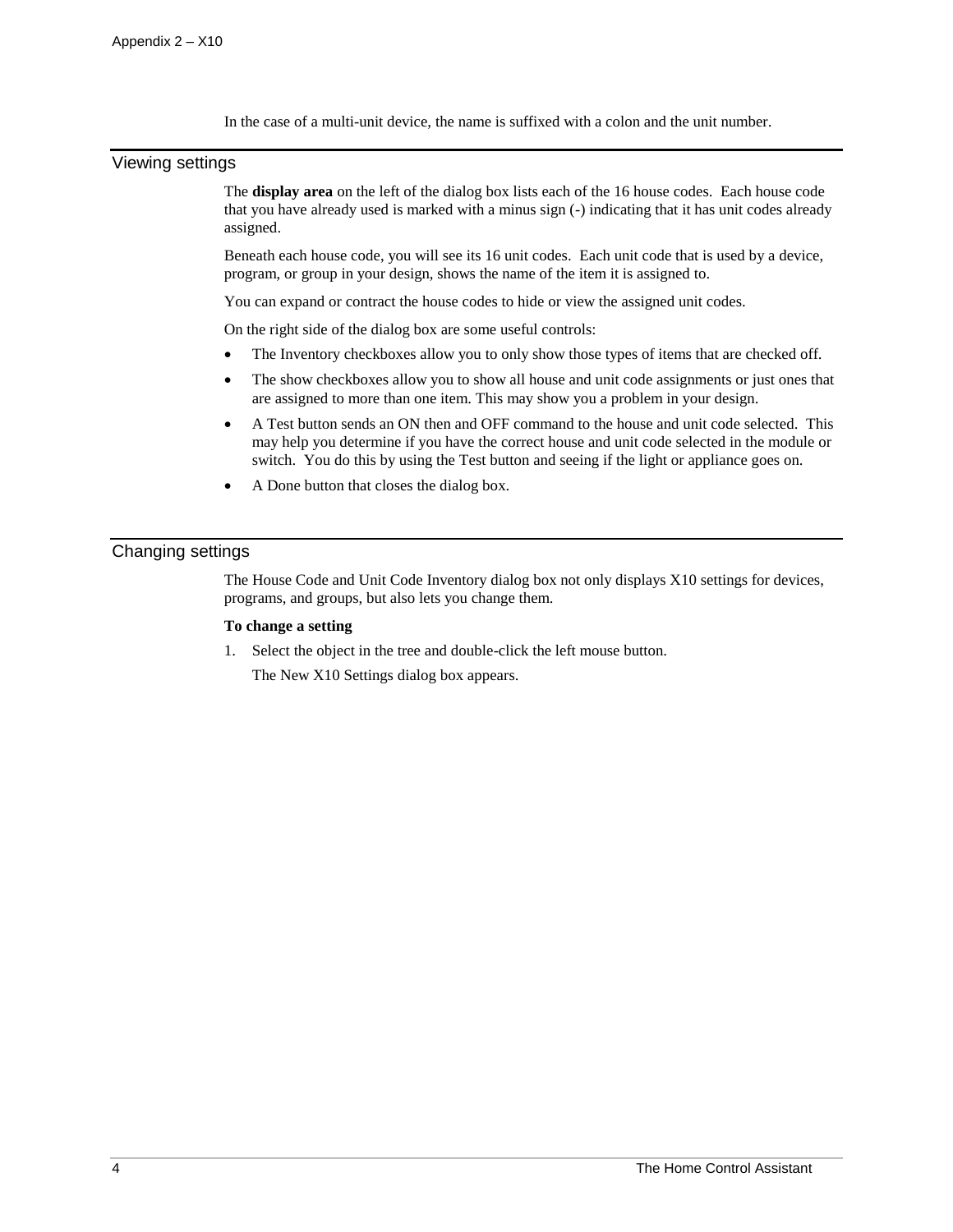![](_page_4_Figure_1.jpeg)

The dialog box shows the house and unit code for the device, program, or group you selected. You can change the setting with the *House code* and *Unit code* lists.

- 1. Simply click the arrow, and select the new house or unit code that you want assigned to the object you have selected.
- 2. Click the OK button to close this dialog box. HCA updates the properties of the chosen device, program, or group, and the inventory dialog box reflects these changes.
- **Hint:** Remember that changing the X10 settings for a device only changes your design as managed by HCA. You still need to make the corresponding changes on the module itself.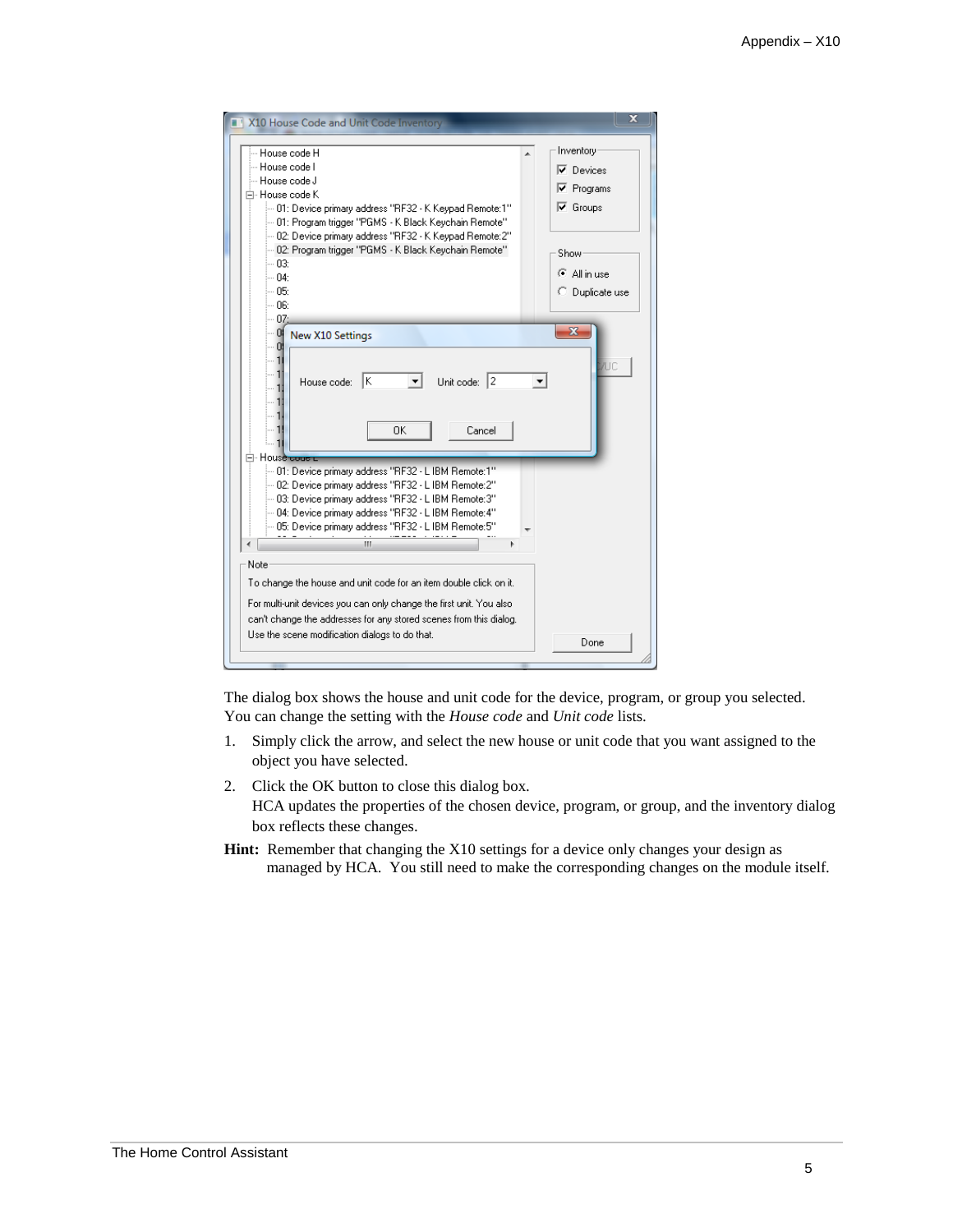# **X10 Reception**

The X10 reception tool provides an alternative view of information that appears in the log. To open this tool, select *X10 Reception* from the *X10 Tools* button menu in the *Protocols* category.

![](_page_5_Figure_3.jpeg)

The large grid that appears in this tab shows, for each housecode and unitcode, if any X10 commands have been received by HCA and when. This could have been an ON, OFF, DIM or Status command.

The color coding tells you at a glance if the code has been received or not. If no command has been received for a housecode-unitcode, then the corresponding cell is gray. However, if a command for a housecode-unitcode has been received, the corresponding cell is green if that device is in your home design or red if it is not in your design.

To see the time when the last command was received, move the mouse over any of the 256 cells in the grid and a popup window shows the date and time of that reception. If you right click on a cell, a popup menu allows you to send an On, Off, or Status Request command to the house and unit code for that cell.

#### **Why is this important?**

This can be a useful tool to make sure that some controller in your home is not sending signals that you have not planned for. If X10 commands are being received by HCA and they don't correspond to a device, program, or group in your design, they have no effect. This may not be what you intended.

To reset the grid and have all cells show as Unknown (gray), press the *Reset Grid* button.

**NOTE**: This grid only shows receptions and not transmissions from HCA.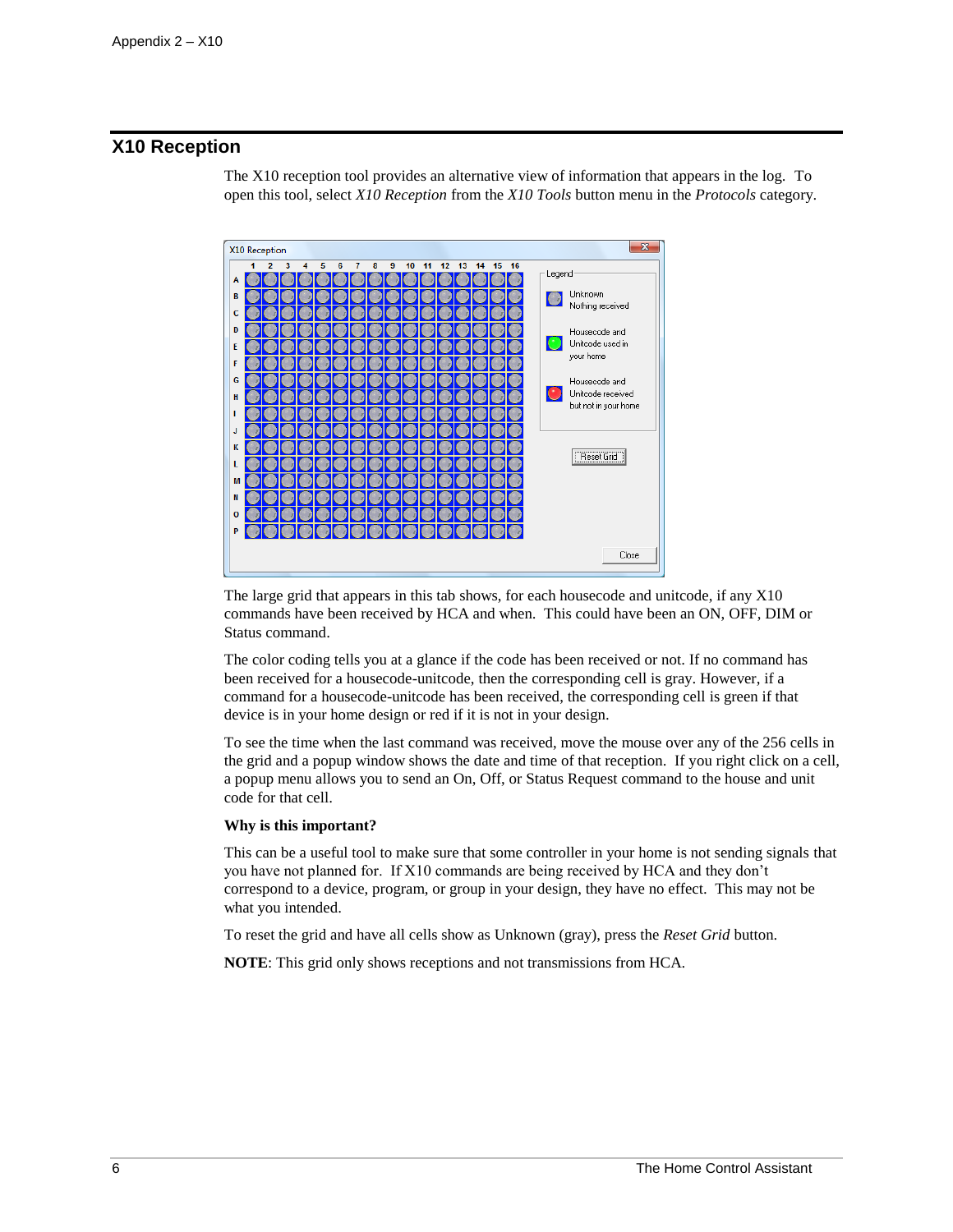# **X10 Test**

The X10 test dialog is lets you send continuous X10 commands on to the power line for test purposes. To open this tool, select *X10 Test* from the *X10 Tools* button menu in the *Protocols* category.

| X10 Test                                                                                                                                                                                                                                                                                                                                                                                                                                                                               |
|----------------------------------------------------------------------------------------------------------------------------------------------------------------------------------------------------------------------------------------------------------------------------------------------------------------------------------------------------------------------------------------------------------------------------------------------------------------------------------------|
| The purpose of this test dialog is to assist you in locating possible X10 reception problems by continuously sending<br>X10 commands to a selected house and unit code. Test equipment can be used to monitor the X10 signal. If the<br>device assigned to the house and unit code is not responding reliably, you could try turning other appliances and<br>lights on and off to try and locate what might be interfering or generating noise<br>Step 1. Select a house and unit code |
| House code:<br>Unit code:<br>Ιн                                                                                                                                                                                                                                                                                                                                                                                                                                                        |
| Step 2. Select the command sequence to send<br>6 Send On - delay - send Off - delay - repeat                                                                                                                                                                                                                                                                                                                                                                                           |
| C Send On - delay - send Dim - delay - send Off - delay - repeat                                                                                                                                                                                                                                                                                                                                                                                                                       |
| Step 3. Select the time delay between commands<br>5<br>seconds                                                                                                                                                                                                                                                                                                                                                                                                                         |
| Step 4. Some X10 test and monitoring equipment displays signal strength when commands are sent to the P1<br>address. You may want the command sequence sent to P1 in addition to the selected house and unit code<br>Also send to P1                                                                                                                                                                                                                                                   |
| Step 5. Some switches and modules respond to Compose commands. These can be sent instead of the standard<br>X10 commands for On and Off, and Scene A can be used for the Dim<br>□ Use Compose commands                                                                                                                                                                                                                                                                                 |
| Step 6. Start the test<br>Start Tesl<br>Done                                                                                                                                                                                                                                                                                                                                                                                                                                           |

As it says in the dialog, the purpose of this dialog is to send X10 commands using your X10 interface in an effort to assess how X10 communications are working in your home.

This tool can be particularly useful if you are attempting to diagnose x10 signal strength throughout your home with an X10 signal meter. The x10 test pattern will continue to operate until you click the *Done* button.